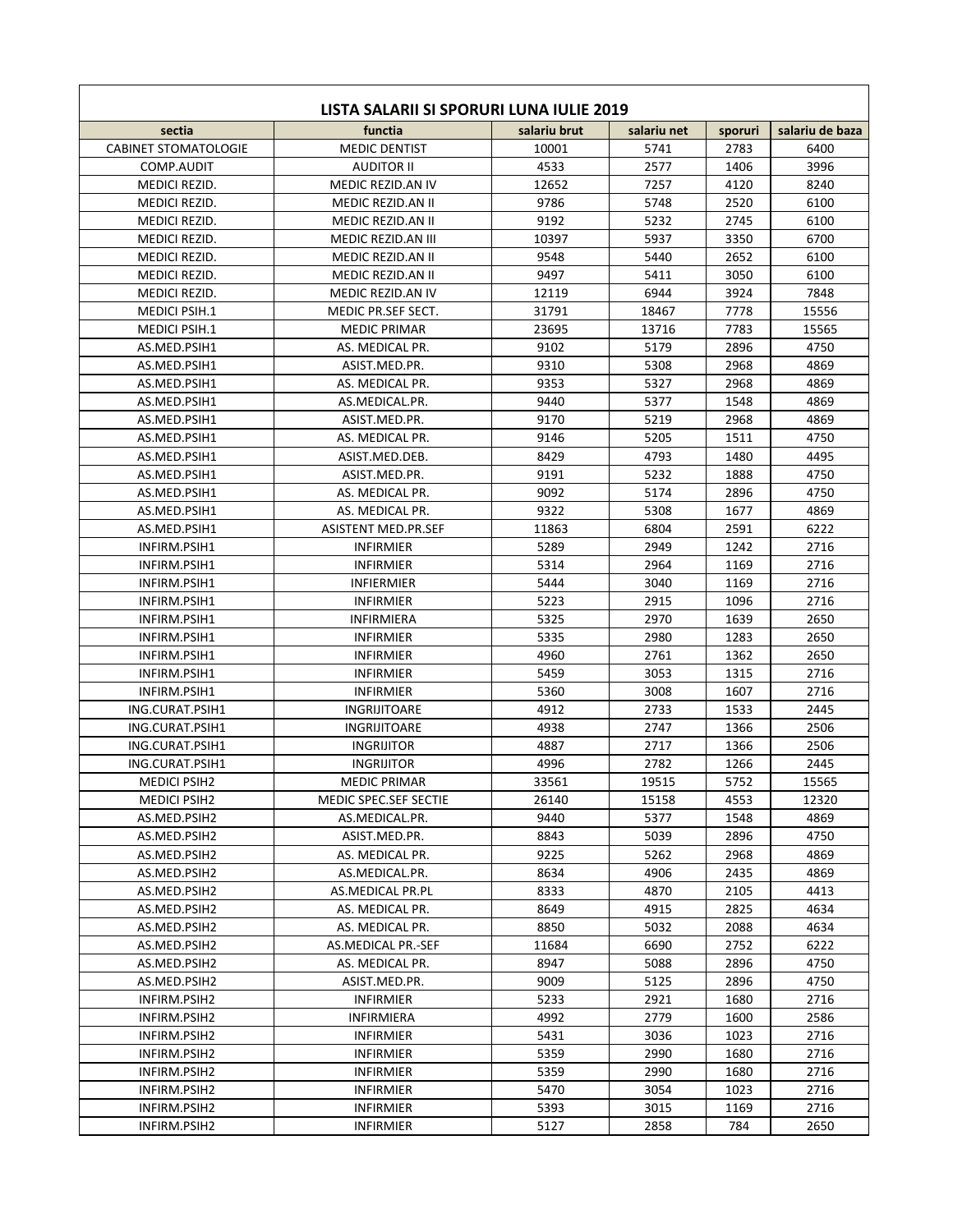| 5030<br>2801<br>2506<br>ING.CURAT.PSIH2<br><b>INGRIJITOR</b><br>1570<br>4987<br>2772<br>546<br>2506<br>ING.CURAT.PSIH2<br>INGRIJITOARE<br>5068<br>2824<br>2506<br>ING.CURAT.PSIH2<br><b>INGRIJITOR</b><br>1570<br>4805<br>2666<br>1495<br>2385<br>ING.CURAT.PSIH2<br><b>INGRIJITOARE</b><br>35265<br>20499<br>3466<br>15944<br><b>MEDICI PSIH3</b><br>MEDIC PR.SEF SECT.<br><b>MEDICI PSIH3</b><br>18655<br>10767<br>6164<br>12327<br><b>MEDIC SPECIALIST</b><br>AS.MED.PSIH3<br>AS.MEDICAL.PR.S<br>10664<br>6102<br>2475<br>5410<br>9353<br>5327<br>2968<br>4869<br>AS.MED.PSIH3<br>AS.MEDICAL.PR.<br>AS.MED.PSIH3<br>AS.MEDICAL.PR.<br>9440<br>5377<br>1548<br>4869<br>9182<br>2968<br>4869<br>AS.MED.PSIH3<br>AS.MEDICAL.PR.<br>5226<br>9427<br>5379<br>2322<br>4869<br>AS.MED.PSIH3<br>AS.MEDICAL.PR.<br>9321<br>5308<br>2322<br>4869<br>AS.MED.PSIH3<br>AS.MEDICAL.PR.<br>AS.MED.PSIH3<br>9204<br>5247<br>2968<br>4869<br>AS.MEDICAL.PR.<br>9092<br>2896<br>4750<br>AS.MED.PSIH3<br>AS.MEDICAL.PR.<br>5174<br>2915<br>6222<br>AS.MED.PSIH3<br>ASIST. MED. PR.S-SEF<br>11359<br>6509<br>9247<br>5264<br>2968<br>4869<br>AS.MED.PSIH3<br>AS.MEDICAL.PR.<br>5241<br>2650<br>INFIRM.PSIH3<br><b>INFIRMIER</b><br>2921<br>570<br>INFIRM.PSIH3<br><b>INFIRMIER</b><br>5392<br>3014<br>950<br>2716<br>5300<br>2960<br>2650<br>INFIRM.PSIH3<br><b>INFIRMIER</b><br>1639<br>5118<br>2716<br>INFIRM.PSIH3<br><b>INFIRMIER</b><br>3042<br>877<br>4685<br>2599<br>1154<br>2379<br>INFIRM.PSIH3<br><b>INFIRMIER</b><br>5258<br>2934<br>2716<br>INFIRM.PSIH3<br>INFIRMERA<br>1680<br>INFIRM.PSIH3<br>5449<br>3043<br>1680<br>2716<br><b>INFIRMIER</b><br>4912<br>2729<br>933<br>2445<br>ING.CURAT.PSIH3<br><b>INGRIJITOARE</b><br>4876<br>2445<br>ING.CURAT.PSIH3<br><b>INGRIJITOARE</b><br>2711<br>733<br>2794<br>2445<br>ING.CURAT.PSIH3<br><b>INGRIJITOARE</b><br>5016<br>1533<br>4813<br>2671<br>2385<br>ING.CURAT.PSIH3<br><b>INGRIJITOR</b><br>1170<br>24494<br>14184<br>5752<br>15565<br><b>MEDICI PSIH4</b><br><b>MEDIC PRIMAR</b><br>MEDIC SPEC.SEF SECTIE<br>27571<br>16079<br>5588<br>11175<br><b>MEDICI PSIH4</b><br>9251<br>5267<br>2014<br>4750<br>AS.MED.PSIH4<br>ASIST.MEDICAL PR.<br>4750<br>AS.MED.PSIH4<br>9336<br>5316<br>1888<br>AS.MEDICAL.PR.<br>9205<br>4750<br>AS.MED.PSIH4<br>AS.MEDICAL.PR.<br>5247<br>2266<br>9244<br>2322<br>4869<br>AS.MED.PSIH4<br><b>ASISTENT MEDICAL</b><br>5263<br>8820<br>4575<br>AS.MED.PSIH4<br>ASIST.MEDICAL<br>5015<br>1790<br>AS.MED.PSIH4<br>AS. MEDICAL PR.<br>8695<br>4948<br>2825<br>4634<br>4099<br>AS.MED.PSIH4<br>ASIST.MEDICAL<br>7246<br>2316<br>3860<br>9565<br>1677<br>4869<br>AS.MED.PSIH4<br>AS.MEDICAL PR.<br>5458<br>6703<br>6222<br>AS.MED.PSIH4<br>11707<br>2904<br>ASIST.MEDICAL PR.SEF<br>AS.MED.PSIH4<br>8963<br>5106<br>2968<br>4869<br>ASIST.MED.PR.<br>4634<br>AS.MED.PSIH4<br>ASIST.MEDICAL PR.<br>8695<br>4948<br>2825<br>5195<br>2898<br>1283<br>2650<br>INFIRM.PSIH4<br>INFIRMIER<br>INFIRM.PSIH4<br><b>INFIRMIER</b><br>5372<br>3053<br>1069<br>2650<br>4759<br>INFIRM.PSIH4<br>INFIRMIERA<br>2643<br>815<br>2313<br><b>INFIRMIER</b><br>5495<br>3069<br>950<br>2716<br>INFIRM.PSIH4<br>5495<br>2716<br>INFIRM.PSIH4<br><b>INFIRMIER</b><br>3073<br>950<br>5240<br>2925<br>2716<br>INFIRM.PSIH4<br><b>INFIRMIER</b><br>1680<br>5181<br>2586<br>INFIRM.PSIH4<br><b>INFIRMIER</b><br>2890<br>1600<br>1639<br>2650<br>INFIRM.PSIH4<br><b>INFIRMIER</b><br>5300<br>2960<br>ING.CURAT.PSIH4<br>INGRIJITOARE<br>5093<br>2839<br>1570<br>2506<br>2506<br>ING.CURAT.PSIH4<br><b>INGRIJITOR</b><br>5056<br>2816<br>887<br>ING.CURAT.PSIH4<br>MUNC.NEC.<br>5302<br>2961<br>1315<br>2716<br>2297<br>2445<br>ING.CURAT.PSIH4<br>INGRIJITOR<br>1301<br>638<br>3032<br>2716<br>ING.CURAT.PSIH4<br>5423<br>1680<br>MUNC.NECALIF.<br>18790<br>4632<br>12327<br><b>MEDICI PSIH5</b><br><b>MEDIC SPECIALIST</b><br>11003<br><b>MEDICI PSIH5</b><br><b>MEDIC SPECIALIST</b><br>18655<br>10767<br>6164<br>12327<br>2745<br>4575<br>AS.MED.PSIH5<br>ASIST.MEDICAL<br>8104<br>4666<br>AS.MED.PSIH5<br>9306<br>AS.MEDICAL.PR.<br>5298<br>1936<br>4869 | INFIRM.PSIH2 | <b>INFIRMIER</b> | 5405 | 3021 | 1023 | 2716 |
|-----------------------------------------------------------------------------------------------------------------------------------------------------------------------------------------------------------------------------------------------------------------------------------------------------------------------------------------------------------------------------------------------------------------------------------------------------------------------------------------------------------------------------------------------------------------------------------------------------------------------------------------------------------------------------------------------------------------------------------------------------------------------------------------------------------------------------------------------------------------------------------------------------------------------------------------------------------------------------------------------------------------------------------------------------------------------------------------------------------------------------------------------------------------------------------------------------------------------------------------------------------------------------------------------------------------------------------------------------------------------------------------------------------------------------------------------------------------------------------------------------------------------------------------------------------------------------------------------------------------------------------------------------------------------------------------------------------------------------------------------------------------------------------------------------------------------------------------------------------------------------------------------------------------------------------------------------------------------------------------------------------------------------------------------------------------------------------------------------------------------------------------------------------------------------------------------------------------------------------------------------------------------------------------------------------------------------------------------------------------------------------------------------------------------------------------------------------------------------------------------------------------------------------------------------------------------------------------------------------------------------------------------------------------------------------------------------------------------------------------------------------------------------------------------------------------------------------------------------------------------------------------------------------------------------------------------------------------------------------------------------------------------------------------------------------------------------------------------------------------------------------------------------------------------------------------------------------------------------------------------------------------------------------------------------------------------------------------------------------------------------------------------------------------------------------------------------------------------------------------------------------------------------------------------------------------------------------------------------------------------------------------------------------------------------------------------------------------------------------------------------------------------------------------------------------------------------------------------------------------------------------------------------------------------------------------------------------------------------------------------------------------------------------------------------------------------------------------------------------|--------------|------------------|------|------|------|------|
|                                                                                                                                                                                                                                                                                                                                                                                                                                                                                                                                                                                                                                                                                                                                                                                                                                                                                                                                                                                                                                                                                                                                                                                                                                                                                                                                                                                                                                                                                                                                                                                                                                                                                                                                                                                                                                                                                                                                                                                                                                                                                                                                                                                                                                                                                                                                                                                                                                                                                                                                                                                                                                                                                                                                                                                                                                                                                                                                                                                                                                                                                                                                                                                                                                                                                                                                                                                                                                                                                                                                                                                                                                                                                                                                                                                                                                                                                                                                                                                                                                                                                                           |              |                  |      |      |      |      |
|                                                                                                                                                                                                                                                                                                                                                                                                                                                                                                                                                                                                                                                                                                                                                                                                                                                                                                                                                                                                                                                                                                                                                                                                                                                                                                                                                                                                                                                                                                                                                                                                                                                                                                                                                                                                                                                                                                                                                                                                                                                                                                                                                                                                                                                                                                                                                                                                                                                                                                                                                                                                                                                                                                                                                                                                                                                                                                                                                                                                                                                                                                                                                                                                                                                                                                                                                                                                                                                                                                                                                                                                                                                                                                                                                                                                                                                                                                                                                                                                                                                                                                           |              |                  |      |      |      |      |
|                                                                                                                                                                                                                                                                                                                                                                                                                                                                                                                                                                                                                                                                                                                                                                                                                                                                                                                                                                                                                                                                                                                                                                                                                                                                                                                                                                                                                                                                                                                                                                                                                                                                                                                                                                                                                                                                                                                                                                                                                                                                                                                                                                                                                                                                                                                                                                                                                                                                                                                                                                                                                                                                                                                                                                                                                                                                                                                                                                                                                                                                                                                                                                                                                                                                                                                                                                                                                                                                                                                                                                                                                                                                                                                                                                                                                                                                                                                                                                                                                                                                                                           |              |                  |      |      |      |      |
|                                                                                                                                                                                                                                                                                                                                                                                                                                                                                                                                                                                                                                                                                                                                                                                                                                                                                                                                                                                                                                                                                                                                                                                                                                                                                                                                                                                                                                                                                                                                                                                                                                                                                                                                                                                                                                                                                                                                                                                                                                                                                                                                                                                                                                                                                                                                                                                                                                                                                                                                                                                                                                                                                                                                                                                                                                                                                                                                                                                                                                                                                                                                                                                                                                                                                                                                                                                                                                                                                                                                                                                                                                                                                                                                                                                                                                                                                                                                                                                                                                                                                                           |              |                  |      |      |      |      |
|                                                                                                                                                                                                                                                                                                                                                                                                                                                                                                                                                                                                                                                                                                                                                                                                                                                                                                                                                                                                                                                                                                                                                                                                                                                                                                                                                                                                                                                                                                                                                                                                                                                                                                                                                                                                                                                                                                                                                                                                                                                                                                                                                                                                                                                                                                                                                                                                                                                                                                                                                                                                                                                                                                                                                                                                                                                                                                                                                                                                                                                                                                                                                                                                                                                                                                                                                                                                                                                                                                                                                                                                                                                                                                                                                                                                                                                                                                                                                                                                                                                                                                           |              |                  |      |      |      |      |
|                                                                                                                                                                                                                                                                                                                                                                                                                                                                                                                                                                                                                                                                                                                                                                                                                                                                                                                                                                                                                                                                                                                                                                                                                                                                                                                                                                                                                                                                                                                                                                                                                                                                                                                                                                                                                                                                                                                                                                                                                                                                                                                                                                                                                                                                                                                                                                                                                                                                                                                                                                                                                                                                                                                                                                                                                                                                                                                                                                                                                                                                                                                                                                                                                                                                                                                                                                                                                                                                                                                                                                                                                                                                                                                                                                                                                                                                                                                                                                                                                                                                                                           |              |                  |      |      |      |      |
|                                                                                                                                                                                                                                                                                                                                                                                                                                                                                                                                                                                                                                                                                                                                                                                                                                                                                                                                                                                                                                                                                                                                                                                                                                                                                                                                                                                                                                                                                                                                                                                                                                                                                                                                                                                                                                                                                                                                                                                                                                                                                                                                                                                                                                                                                                                                                                                                                                                                                                                                                                                                                                                                                                                                                                                                                                                                                                                                                                                                                                                                                                                                                                                                                                                                                                                                                                                                                                                                                                                                                                                                                                                                                                                                                                                                                                                                                                                                                                                                                                                                                                           |              |                  |      |      |      |      |
|                                                                                                                                                                                                                                                                                                                                                                                                                                                                                                                                                                                                                                                                                                                                                                                                                                                                                                                                                                                                                                                                                                                                                                                                                                                                                                                                                                                                                                                                                                                                                                                                                                                                                                                                                                                                                                                                                                                                                                                                                                                                                                                                                                                                                                                                                                                                                                                                                                                                                                                                                                                                                                                                                                                                                                                                                                                                                                                                                                                                                                                                                                                                                                                                                                                                                                                                                                                                                                                                                                                                                                                                                                                                                                                                                                                                                                                                                                                                                                                                                                                                                                           |              |                  |      |      |      |      |
|                                                                                                                                                                                                                                                                                                                                                                                                                                                                                                                                                                                                                                                                                                                                                                                                                                                                                                                                                                                                                                                                                                                                                                                                                                                                                                                                                                                                                                                                                                                                                                                                                                                                                                                                                                                                                                                                                                                                                                                                                                                                                                                                                                                                                                                                                                                                                                                                                                                                                                                                                                                                                                                                                                                                                                                                                                                                                                                                                                                                                                                                                                                                                                                                                                                                                                                                                                                                                                                                                                                                                                                                                                                                                                                                                                                                                                                                                                                                                                                                                                                                                                           |              |                  |      |      |      |      |
|                                                                                                                                                                                                                                                                                                                                                                                                                                                                                                                                                                                                                                                                                                                                                                                                                                                                                                                                                                                                                                                                                                                                                                                                                                                                                                                                                                                                                                                                                                                                                                                                                                                                                                                                                                                                                                                                                                                                                                                                                                                                                                                                                                                                                                                                                                                                                                                                                                                                                                                                                                                                                                                                                                                                                                                                                                                                                                                                                                                                                                                                                                                                                                                                                                                                                                                                                                                                                                                                                                                                                                                                                                                                                                                                                                                                                                                                                                                                                                                                                                                                                                           |              |                  |      |      |      |      |
|                                                                                                                                                                                                                                                                                                                                                                                                                                                                                                                                                                                                                                                                                                                                                                                                                                                                                                                                                                                                                                                                                                                                                                                                                                                                                                                                                                                                                                                                                                                                                                                                                                                                                                                                                                                                                                                                                                                                                                                                                                                                                                                                                                                                                                                                                                                                                                                                                                                                                                                                                                                                                                                                                                                                                                                                                                                                                                                                                                                                                                                                                                                                                                                                                                                                                                                                                                                                                                                                                                                                                                                                                                                                                                                                                                                                                                                                                                                                                                                                                                                                                                           |              |                  |      |      |      |      |
|                                                                                                                                                                                                                                                                                                                                                                                                                                                                                                                                                                                                                                                                                                                                                                                                                                                                                                                                                                                                                                                                                                                                                                                                                                                                                                                                                                                                                                                                                                                                                                                                                                                                                                                                                                                                                                                                                                                                                                                                                                                                                                                                                                                                                                                                                                                                                                                                                                                                                                                                                                                                                                                                                                                                                                                                                                                                                                                                                                                                                                                                                                                                                                                                                                                                                                                                                                                                                                                                                                                                                                                                                                                                                                                                                                                                                                                                                                                                                                                                                                                                                                           |              |                  |      |      |      |      |
|                                                                                                                                                                                                                                                                                                                                                                                                                                                                                                                                                                                                                                                                                                                                                                                                                                                                                                                                                                                                                                                                                                                                                                                                                                                                                                                                                                                                                                                                                                                                                                                                                                                                                                                                                                                                                                                                                                                                                                                                                                                                                                                                                                                                                                                                                                                                                                                                                                                                                                                                                                                                                                                                                                                                                                                                                                                                                                                                                                                                                                                                                                                                                                                                                                                                                                                                                                                                                                                                                                                                                                                                                                                                                                                                                                                                                                                                                                                                                                                                                                                                                                           |              |                  |      |      |      |      |
|                                                                                                                                                                                                                                                                                                                                                                                                                                                                                                                                                                                                                                                                                                                                                                                                                                                                                                                                                                                                                                                                                                                                                                                                                                                                                                                                                                                                                                                                                                                                                                                                                                                                                                                                                                                                                                                                                                                                                                                                                                                                                                                                                                                                                                                                                                                                                                                                                                                                                                                                                                                                                                                                                                                                                                                                                                                                                                                                                                                                                                                                                                                                                                                                                                                                                                                                                                                                                                                                                                                                                                                                                                                                                                                                                                                                                                                                                                                                                                                                                                                                                                           |              |                  |      |      |      |      |
|                                                                                                                                                                                                                                                                                                                                                                                                                                                                                                                                                                                                                                                                                                                                                                                                                                                                                                                                                                                                                                                                                                                                                                                                                                                                                                                                                                                                                                                                                                                                                                                                                                                                                                                                                                                                                                                                                                                                                                                                                                                                                                                                                                                                                                                                                                                                                                                                                                                                                                                                                                                                                                                                                                                                                                                                                                                                                                                                                                                                                                                                                                                                                                                                                                                                                                                                                                                                                                                                                                                                                                                                                                                                                                                                                                                                                                                                                                                                                                                                                                                                                                           |              |                  |      |      |      |      |
|                                                                                                                                                                                                                                                                                                                                                                                                                                                                                                                                                                                                                                                                                                                                                                                                                                                                                                                                                                                                                                                                                                                                                                                                                                                                                                                                                                                                                                                                                                                                                                                                                                                                                                                                                                                                                                                                                                                                                                                                                                                                                                                                                                                                                                                                                                                                                                                                                                                                                                                                                                                                                                                                                                                                                                                                                                                                                                                                                                                                                                                                                                                                                                                                                                                                                                                                                                                                                                                                                                                                                                                                                                                                                                                                                                                                                                                                                                                                                                                                                                                                                                           |              |                  |      |      |      |      |
|                                                                                                                                                                                                                                                                                                                                                                                                                                                                                                                                                                                                                                                                                                                                                                                                                                                                                                                                                                                                                                                                                                                                                                                                                                                                                                                                                                                                                                                                                                                                                                                                                                                                                                                                                                                                                                                                                                                                                                                                                                                                                                                                                                                                                                                                                                                                                                                                                                                                                                                                                                                                                                                                                                                                                                                                                                                                                                                                                                                                                                                                                                                                                                                                                                                                                                                                                                                                                                                                                                                                                                                                                                                                                                                                                                                                                                                                                                                                                                                                                                                                                                           |              |                  |      |      |      |      |
|                                                                                                                                                                                                                                                                                                                                                                                                                                                                                                                                                                                                                                                                                                                                                                                                                                                                                                                                                                                                                                                                                                                                                                                                                                                                                                                                                                                                                                                                                                                                                                                                                                                                                                                                                                                                                                                                                                                                                                                                                                                                                                                                                                                                                                                                                                                                                                                                                                                                                                                                                                                                                                                                                                                                                                                                                                                                                                                                                                                                                                                                                                                                                                                                                                                                                                                                                                                                                                                                                                                                                                                                                                                                                                                                                                                                                                                                                                                                                                                                                                                                                                           |              |                  |      |      |      |      |
|                                                                                                                                                                                                                                                                                                                                                                                                                                                                                                                                                                                                                                                                                                                                                                                                                                                                                                                                                                                                                                                                                                                                                                                                                                                                                                                                                                                                                                                                                                                                                                                                                                                                                                                                                                                                                                                                                                                                                                                                                                                                                                                                                                                                                                                                                                                                                                                                                                                                                                                                                                                                                                                                                                                                                                                                                                                                                                                                                                                                                                                                                                                                                                                                                                                                                                                                                                                                                                                                                                                                                                                                                                                                                                                                                                                                                                                                                                                                                                                                                                                                                                           |              |                  |      |      |      |      |
|                                                                                                                                                                                                                                                                                                                                                                                                                                                                                                                                                                                                                                                                                                                                                                                                                                                                                                                                                                                                                                                                                                                                                                                                                                                                                                                                                                                                                                                                                                                                                                                                                                                                                                                                                                                                                                                                                                                                                                                                                                                                                                                                                                                                                                                                                                                                                                                                                                                                                                                                                                                                                                                                                                                                                                                                                                                                                                                                                                                                                                                                                                                                                                                                                                                                                                                                                                                                                                                                                                                                                                                                                                                                                                                                                                                                                                                                                                                                                                                                                                                                                                           |              |                  |      |      |      |      |
|                                                                                                                                                                                                                                                                                                                                                                                                                                                                                                                                                                                                                                                                                                                                                                                                                                                                                                                                                                                                                                                                                                                                                                                                                                                                                                                                                                                                                                                                                                                                                                                                                                                                                                                                                                                                                                                                                                                                                                                                                                                                                                                                                                                                                                                                                                                                                                                                                                                                                                                                                                                                                                                                                                                                                                                                                                                                                                                                                                                                                                                                                                                                                                                                                                                                                                                                                                                                                                                                                                                                                                                                                                                                                                                                                                                                                                                                                                                                                                                                                                                                                                           |              |                  |      |      |      |      |
|                                                                                                                                                                                                                                                                                                                                                                                                                                                                                                                                                                                                                                                                                                                                                                                                                                                                                                                                                                                                                                                                                                                                                                                                                                                                                                                                                                                                                                                                                                                                                                                                                                                                                                                                                                                                                                                                                                                                                                                                                                                                                                                                                                                                                                                                                                                                                                                                                                                                                                                                                                                                                                                                                                                                                                                                                                                                                                                                                                                                                                                                                                                                                                                                                                                                                                                                                                                                                                                                                                                                                                                                                                                                                                                                                                                                                                                                                                                                                                                                                                                                                                           |              |                  |      |      |      |      |
|                                                                                                                                                                                                                                                                                                                                                                                                                                                                                                                                                                                                                                                                                                                                                                                                                                                                                                                                                                                                                                                                                                                                                                                                                                                                                                                                                                                                                                                                                                                                                                                                                                                                                                                                                                                                                                                                                                                                                                                                                                                                                                                                                                                                                                                                                                                                                                                                                                                                                                                                                                                                                                                                                                                                                                                                                                                                                                                                                                                                                                                                                                                                                                                                                                                                                                                                                                                                                                                                                                                                                                                                                                                                                                                                                                                                                                                                                                                                                                                                                                                                                                           |              |                  |      |      |      |      |
|                                                                                                                                                                                                                                                                                                                                                                                                                                                                                                                                                                                                                                                                                                                                                                                                                                                                                                                                                                                                                                                                                                                                                                                                                                                                                                                                                                                                                                                                                                                                                                                                                                                                                                                                                                                                                                                                                                                                                                                                                                                                                                                                                                                                                                                                                                                                                                                                                                                                                                                                                                                                                                                                                                                                                                                                                                                                                                                                                                                                                                                                                                                                                                                                                                                                                                                                                                                                                                                                                                                                                                                                                                                                                                                                                                                                                                                                                                                                                                                                                                                                                                           |              |                  |      |      |      |      |
|                                                                                                                                                                                                                                                                                                                                                                                                                                                                                                                                                                                                                                                                                                                                                                                                                                                                                                                                                                                                                                                                                                                                                                                                                                                                                                                                                                                                                                                                                                                                                                                                                                                                                                                                                                                                                                                                                                                                                                                                                                                                                                                                                                                                                                                                                                                                                                                                                                                                                                                                                                                                                                                                                                                                                                                                                                                                                                                                                                                                                                                                                                                                                                                                                                                                                                                                                                                                                                                                                                                                                                                                                                                                                                                                                                                                                                                                                                                                                                                                                                                                                                           |              |                  |      |      |      |      |
|                                                                                                                                                                                                                                                                                                                                                                                                                                                                                                                                                                                                                                                                                                                                                                                                                                                                                                                                                                                                                                                                                                                                                                                                                                                                                                                                                                                                                                                                                                                                                                                                                                                                                                                                                                                                                                                                                                                                                                                                                                                                                                                                                                                                                                                                                                                                                                                                                                                                                                                                                                                                                                                                                                                                                                                                                                                                                                                                                                                                                                                                                                                                                                                                                                                                                                                                                                                                                                                                                                                                                                                                                                                                                                                                                                                                                                                                                                                                                                                                                                                                                                           |              |                  |      |      |      |      |
|                                                                                                                                                                                                                                                                                                                                                                                                                                                                                                                                                                                                                                                                                                                                                                                                                                                                                                                                                                                                                                                                                                                                                                                                                                                                                                                                                                                                                                                                                                                                                                                                                                                                                                                                                                                                                                                                                                                                                                                                                                                                                                                                                                                                                                                                                                                                                                                                                                                                                                                                                                                                                                                                                                                                                                                                                                                                                                                                                                                                                                                                                                                                                                                                                                                                                                                                                                                                                                                                                                                                                                                                                                                                                                                                                                                                                                                                                                                                                                                                                                                                                                           |              |                  |      |      |      |      |
|                                                                                                                                                                                                                                                                                                                                                                                                                                                                                                                                                                                                                                                                                                                                                                                                                                                                                                                                                                                                                                                                                                                                                                                                                                                                                                                                                                                                                                                                                                                                                                                                                                                                                                                                                                                                                                                                                                                                                                                                                                                                                                                                                                                                                                                                                                                                                                                                                                                                                                                                                                                                                                                                                                                                                                                                                                                                                                                                                                                                                                                                                                                                                                                                                                                                                                                                                                                                                                                                                                                                                                                                                                                                                                                                                                                                                                                                                                                                                                                                                                                                                                           |              |                  |      |      |      |      |
|                                                                                                                                                                                                                                                                                                                                                                                                                                                                                                                                                                                                                                                                                                                                                                                                                                                                                                                                                                                                                                                                                                                                                                                                                                                                                                                                                                                                                                                                                                                                                                                                                                                                                                                                                                                                                                                                                                                                                                                                                                                                                                                                                                                                                                                                                                                                                                                                                                                                                                                                                                                                                                                                                                                                                                                                                                                                                                                                                                                                                                                                                                                                                                                                                                                                                                                                                                                                                                                                                                                                                                                                                                                                                                                                                                                                                                                                                                                                                                                                                                                                                                           |              |                  |      |      |      |      |
|                                                                                                                                                                                                                                                                                                                                                                                                                                                                                                                                                                                                                                                                                                                                                                                                                                                                                                                                                                                                                                                                                                                                                                                                                                                                                                                                                                                                                                                                                                                                                                                                                                                                                                                                                                                                                                                                                                                                                                                                                                                                                                                                                                                                                                                                                                                                                                                                                                                                                                                                                                                                                                                                                                                                                                                                                                                                                                                                                                                                                                                                                                                                                                                                                                                                                                                                                                                                                                                                                                                                                                                                                                                                                                                                                                                                                                                                                                                                                                                                                                                                                                           |              |                  |      |      |      |      |
|                                                                                                                                                                                                                                                                                                                                                                                                                                                                                                                                                                                                                                                                                                                                                                                                                                                                                                                                                                                                                                                                                                                                                                                                                                                                                                                                                                                                                                                                                                                                                                                                                                                                                                                                                                                                                                                                                                                                                                                                                                                                                                                                                                                                                                                                                                                                                                                                                                                                                                                                                                                                                                                                                                                                                                                                                                                                                                                                                                                                                                                                                                                                                                                                                                                                                                                                                                                                                                                                                                                                                                                                                                                                                                                                                                                                                                                                                                                                                                                                                                                                                                           |              |                  |      |      |      |      |
|                                                                                                                                                                                                                                                                                                                                                                                                                                                                                                                                                                                                                                                                                                                                                                                                                                                                                                                                                                                                                                                                                                                                                                                                                                                                                                                                                                                                                                                                                                                                                                                                                                                                                                                                                                                                                                                                                                                                                                                                                                                                                                                                                                                                                                                                                                                                                                                                                                                                                                                                                                                                                                                                                                                                                                                                                                                                                                                                                                                                                                                                                                                                                                                                                                                                                                                                                                                                                                                                                                                                                                                                                                                                                                                                                                                                                                                                                                                                                                                                                                                                                                           |              |                  |      |      |      |      |
|                                                                                                                                                                                                                                                                                                                                                                                                                                                                                                                                                                                                                                                                                                                                                                                                                                                                                                                                                                                                                                                                                                                                                                                                                                                                                                                                                                                                                                                                                                                                                                                                                                                                                                                                                                                                                                                                                                                                                                                                                                                                                                                                                                                                                                                                                                                                                                                                                                                                                                                                                                                                                                                                                                                                                                                                                                                                                                                                                                                                                                                                                                                                                                                                                                                                                                                                                                                                                                                                                                                                                                                                                                                                                                                                                                                                                                                                                                                                                                                                                                                                                                           |              |                  |      |      |      |      |
|                                                                                                                                                                                                                                                                                                                                                                                                                                                                                                                                                                                                                                                                                                                                                                                                                                                                                                                                                                                                                                                                                                                                                                                                                                                                                                                                                                                                                                                                                                                                                                                                                                                                                                                                                                                                                                                                                                                                                                                                                                                                                                                                                                                                                                                                                                                                                                                                                                                                                                                                                                                                                                                                                                                                                                                                                                                                                                                                                                                                                                                                                                                                                                                                                                                                                                                                                                                                                                                                                                                                                                                                                                                                                                                                                                                                                                                                                                                                                                                                                                                                                                           |              |                  |      |      |      |      |
|                                                                                                                                                                                                                                                                                                                                                                                                                                                                                                                                                                                                                                                                                                                                                                                                                                                                                                                                                                                                                                                                                                                                                                                                                                                                                                                                                                                                                                                                                                                                                                                                                                                                                                                                                                                                                                                                                                                                                                                                                                                                                                                                                                                                                                                                                                                                                                                                                                                                                                                                                                                                                                                                                                                                                                                                                                                                                                                                                                                                                                                                                                                                                                                                                                                                                                                                                                                                                                                                                                                                                                                                                                                                                                                                                                                                                                                                                                                                                                                                                                                                                                           |              |                  |      |      |      |      |
|                                                                                                                                                                                                                                                                                                                                                                                                                                                                                                                                                                                                                                                                                                                                                                                                                                                                                                                                                                                                                                                                                                                                                                                                                                                                                                                                                                                                                                                                                                                                                                                                                                                                                                                                                                                                                                                                                                                                                                                                                                                                                                                                                                                                                                                                                                                                                                                                                                                                                                                                                                                                                                                                                                                                                                                                                                                                                                                                                                                                                                                                                                                                                                                                                                                                                                                                                                                                                                                                                                                                                                                                                                                                                                                                                                                                                                                                                                                                                                                                                                                                                                           |              |                  |      |      |      |      |
|                                                                                                                                                                                                                                                                                                                                                                                                                                                                                                                                                                                                                                                                                                                                                                                                                                                                                                                                                                                                                                                                                                                                                                                                                                                                                                                                                                                                                                                                                                                                                                                                                                                                                                                                                                                                                                                                                                                                                                                                                                                                                                                                                                                                                                                                                                                                                                                                                                                                                                                                                                                                                                                                                                                                                                                                                                                                                                                                                                                                                                                                                                                                                                                                                                                                                                                                                                                                                                                                                                                                                                                                                                                                                                                                                                                                                                                                                                                                                                                                                                                                                                           |              |                  |      |      |      |      |
|                                                                                                                                                                                                                                                                                                                                                                                                                                                                                                                                                                                                                                                                                                                                                                                                                                                                                                                                                                                                                                                                                                                                                                                                                                                                                                                                                                                                                                                                                                                                                                                                                                                                                                                                                                                                                                                                                                                                                                                                                                                                                                                                                                                                                                                                                                                                                                                                                                                                                                                                                                                                                                                                                                                                                                                                                                                                                                                                                                                                                                                                                                                                                                                                                                                                                                                                                                                                                                                                                                                                                                                                                                                                                                                                                                                                                                                                                                                                                                                                                                                                                                           |              |                  |      |      |      |      |
|                                                                                                                                                                                                                                                                                                                                                                                                                                                                                                                                                                                                                                                                                                                                                                                                                                                                                                                                                                                                                                                                                                                                                                                                                                                                                                                                                                                                                                                                                                                                                                                                                                                                                                                                                                                                                                                                                                                                                                                                                                                                                                                                                                                                                                                                                                                                                                                                                                                                                                                                                                                                                                                                                                                                                                                                                                                                                                                                                                                                                                                                                                                                                                                                                                                                                                                                                                                                                                                                                                                                                                                                                                                                                                                                                                                                                                                                                                                                                                                                                                                                                                           |              |                  |      |      |      |      |
|                                                                                                                                                                                                                                                                                                                                                                                                                                                                                                                                                                                                                                                                                                                                                                                                                                                                                                                                                                                                                                                                                                                                                                                                                                                                                                                                                                                                                                                                                                                                                                                                                                                                                                                                                                                                                                                                                                                                                                                                                                                                                                                                                                                                                                                                                                                                                                                                                                                                                                                                                                                                                                                                                                                                                                                                                                                                                                                                                                                                                                                                                                                                                                                                                                                                                                                                                                                                                                                                                                                                                                                                                                                                                                                                                                                                                                                                                                                                                                                                                                                                                                           |              |                  |      |      |      |      |
|                                                                                                                                                                                                                                                                                                                                                                                                                                                                                                                                                                                                                                                                                                                                                                                                                                                                                                                                                                                                                                                                                                                                                                                                                                                                                                                                                                                                                                                                                                                                                                                                                                                                                                                                                                                                                                                                                                                                                                                                                                                                                                                                                                                                                                                                                                                                                                                                                                                                                                                                                                                                                                                                                                                                                                                                                                                                                                                                                                                                                                                                                                                                                                                                                                                                                                                                                                                                                                                                                                                                                                                                                                                                                                                                                                                                                                                                                                                                                                                                                                                                                                           |              |                  |      |      |      |      |
|                                                                                                                                                                                                                                                                                                                                                                                                                                                                                                                                                                                                                                                                                                                                                                                                                                                                                                                                                                                                                                                                                                                                                                                                                                                                                                                                                                                                                                                                                                                                                                                                                                                                                                                                                                                                                                                                                                                                                                                                                                                                                                                                                                                                                                                                                                                                                                                                                                                                                                                                                                                                                                                                                                                                                                                                                                                                                                                                                                                                                                                                                                                                                                                                                                                                                                                                                                                                                                                                                                                                                                                                                                                                                                                                                                                                                                                                                                                                                                                                                                                                                                           |              |                  |      |      |      |      |
|                                                                                                                                                                                                                                                                                                                                                                                                                                                                                                                                                                                                                                                                                                                                                                                                                                                                                                                                                                                                                                                                                                                                                                                                                                                                                                                                                                                                                                                                                                                                                                                                                                                                                                                                                                                                                                                                                                                                                                                                                                                                                                                                                                                                                                                                                                                                                                                                                                                                                                                                                                                                                                                                                                                                                                                                                                                                                                                                                                                                                                                                                                                                                                                                                                                                                                                                                                                                                                                                                                                                                                                                                                                                                                                                                                                                                                                                                                                                                                                                                                                                                                           |              |                  |      |      |      |      |
|                                                                                                                                                                                                                                                                                                                                                                                                                                                                                                                                                                                                                                                                                                                                                                                                                                                                                                                                                                                                                                                                                                                                                                                                                                                                                                                                                                                                                                                                                                                                                                                                                                                                                                                                                                                                                                                                                                                                                                                                                                                                                                                                                                                                                                                                                                                                                                                                                                                                                                                                                                                                                                                                                                                                                                                                                                                                                                                                                                                                                                                                                                                                                                                                                                                                                                                                                                                                                                                                                                                                                                                                                                                                                                                                                                                                                                                                                                                                                                                                                                                                                                           |              |                  |      |      |      |      |
|                                                                                                                                                                                                                                                                                                                                                                                                                                                                                                                                                                                                                                                                                                                                                                                                                                                                                                                                                                                                                                                                                                                                                                                                                                                                                                                                                                                                                                                                                                                                                                                                                                                                                                                                                                                                                                                                                                                                                                                                                                                                                                                                                                                                                                                                                                                                                                                                                                                                                                                                                                                                                                                                                                                                                                                                                                                                                                                                                                                                                                                                                                                                                                                                                                                                                                                                                                                                                                                                                                                                                                                                                                                                                                                                                                                                                                                                                                                                                                                                                                                                                                           |              |                  |      |      |      |      |
|                                                                                                                                                                                                                                                                                                                                                                                                                                                                                                                                                                                                                                                                                                                                                                                                                                                                                                                                                                                                                                                                                                                                                                                                                                                                                                                                                                                                                                                                                                                                                                                                                                                                                                                                                                                                                                                                                                                                                                                                                                                                                                                                                                                                                                                                                                                                                                                                                                                                                                                                                                                                                                                                                                                                                                                                                                                                                                                                                                                                                                                                                                                                                                                                                                                                                                                                                                                                                                                                                                                                                                                                                                                                                                                                                                                                                                                                                                                                                                                                                                                                                                           |              |                  |      |      |      |      |
|                                                                                                                                                                                                                                                                                                                                                                                                                                                                                                                                                                                                                                                                                                                                                                                                                                                                                                                                                                                                                                                                                                                                                                                                                                                                                                                                                                                                                                                                                                                                                                                                                                                                                                                                                                                                                                                                                                                                                                                                                                                                                                                                                                                                                                                                                                                                                                                                                                                                                                                                                                                                                                                                                                                                                                                                                                                                                                                                                                                                                                                                                                                                                                                                                                                                                                                                                                                                                                                                                                                                                                                                                                                                                                                                                                                                                                                                                                                                                                                                                                                                                                           |              |                  |      |      |      |      |
|                                                                                                                                                                                                                                                                                                                                                                                                                                                                                                                                                                                                                                                                                                                                                                                                                                                                                                                                                                                                                                                                                                                                                                                                                                                                                                                                                                                                                                                                                                                                                                                                                                                                                                                                                                                                                                                                                                                                                                                                                                                                                                                                                                                                                                                                                                                                                                                                                                                                                                                                                                                                                                                                                                                                                                                                                                                                                                                                                                                                                                                                                                                                                                                                                                                                                                                                                                                                                                                                                                                                                                                                                                                                                                                                                                                                                                                                                                                                                                                                                                                                                                           |              |                  |      |      |      |      |
|                                                                                                                                                                                                                                                                                                                                                                                                                                                                                                                                                                                                                                                                                                                                                                                                                                                                                                                                                                                                                                                                                                                                                                                                                                                                                                                                                                                                                                                                                                                                                                                                                                                                                                                                                                                                                                                                                                                                                                                                                                                                                                                                                                                                                                                                                                                                                                                                                                                                                                                                                                                                                                                                                                                                                                                                                                                                                                                                                                                                                                                                                                                                                                                                                                                                                                                                                                                                                                                                                                                                                                                                                                                                                                                                                                                                                                                                                                                                                                                                                                                                                                           |              |                  |      |      |      |      |
|                                                                                                                                                                                                                                                                                                                                                                                                                                                                                                                                                                                                                                                                                                                                                                                                                                                                                                                                                                                                                                                                                                                                                                                                                                                                                                                                                                                                                                                                                                                                                                                                                                                                                                                                                                                                                                                                                                                                                                                                                                                                                                                                                                                                                                                                                                                                                                                                                                                                                                                                                                                                                                                                                                                                                                                                                                                                                                                                                                                                                                                                                                                                                                                                                                                                                                                                                                                                                                                                                                                                                                                                                                                                                                                                                                                                                                                                                                                                                                                                                                                                                                           |              |                  |      |      |      |      |
|                                                                                                                                                                                                                                                                                                                                                                                                                                                                                                                                                                                                                                                                                                                                                                                                                                                                                                                                                                                                                                                                                                                                                                                                                                                                                                                                                                                                                                                                                                                                                                                                                                                                                                                                                                                                                                                                                                                                                                                                                                                                                                                                                                                                                                                                                                                                                                                                                                                                                                                                                                                                                                                                                                                                                                                                                                                                                                                                                                                                                                                                                                                                                                                                                                                                                                                                                                                                                                                                                                                                                                                                                                                                                                                                                                                                                                                                                                                                                                                                                                                                                                           |              |                  |      |      |      |      |
|                                                                                                                                                                                                                                                                                                                                                                                                                                                                                                                                                                                                                                                                                                                                                                                                                                                                                                                                                                                                                                                                                                                                                                                                                                                                                                                                                                                                                                                                                                                                                                                                                                                                                                                                                                                                                                                                                                                                                                                                                                                                                                                                                                                                                                                                                                                                                                                                                                                                                                                                                                                                                                                                                                                                                                                                                                                                                                                                                                                                                                                                                                                                                                                                                                                                                                                                                                                                                                                                                                                                                                                                                                                                                                                                                                                                                                                                                                                                                                                                                                                                                                           |              |                  |      |      |      |      |
|                                                                                                                                                                                                                                                                                                                                                                                                                                                                                                                                                                                                                                                                                                                                                                                                                                                                                                                                                                                                                                                                                                                                                                                                                                                                                                                                                                                                                                                                                                                                                                                                                                                                                                                                                                                                                                                                                                                                                                                                                                                                                                                                                                                                                                                                                                                                                                                                                                                                                                                                                                                                                                                                                                                                                                                                                                                                                                                                                                                                                                                                                                                                                                                                                                                                                                                                                                                                                                                                                                                                                                                                                                                                                                                                                                                                                                                                                                                                                                                                                                                                                                           |              |                  |      |      |      |      |
|                                                                                                                                                                                                                                                                                                                                                                                                                                                                                                                                                                                                                                                                                                                                                                                                                                                                                                                                                                                                                                                                                                                                                                                                                                                                                                                                                                                                                                                                                                                                                                                                                                                                                                                                                                                                                                                                                                                                                                                                                                                                                                                                                                                                                                                                                                                                                                                                                                                                                                                                                                                                                                                                                                                                                                                                                                                                                                                                                                                                                                                                                                                                                                                                                                                                                                                                                                                                                                                                                                                                                                                                                                                                                                                                                                                                                                                                                                                                                                                                                                                                                                           |              |                  |      |      |      |      |
|                                                                                                                                                                                                                                                                                                                                                                                                                                                                                                                                                                                                                                                                                                                                                                                                                                                                                                                                                                                                                                                                                                                                                                                                                                                                                                                                                                                                                                                                                                                                                                                                                                                                                                                                                                                                                                                                                                                                                                                                                                                                                                                                                                                                                                                                                                                                                                                                                                                                                                                                                                                                                                                                                                                                                                                                                                                                                                                                                                                                                                                                                                                                                                                                                                                                                                                                                                                                                                                                                                                                                                                                                                                                                                                                                                                                                                                                                                                                                                                                                                                                                                           |              |                  |      |      |      |      |
|                                                                                                                                                                                                                                                                                                                                                                                                                                                                                                                                                                                                                                                                                                                                                                                                                                                                                                                                                                                                                                                                                                                                                                                                                                                                                                                                                                                                                                                                                                                                                                                                                                                                                                                                                                                                                                                                                                                                                                                                                                                                                                                                                                                                                                                                                                                                                                                                                                                                                                                                                                                                                                                                                                                                                                                                                                                                                                                                                                                                                                                                                                                                                                                                                                                                                                                                                                                                                                                                                                                                                                                                                                                                                                                                                                                                                                                                                                                                                                                                                                                                                                           |              |                  |      |      |      |      |
|                                                                                                                                                                                                                                                                                                                                                                                                                                                                                                                                                                                                                                                                                                                                                                                                                                                                                                                                                                                                                                                                                                                                                                                                                                                                                                                                                                                                                                                                                                                                                                                                                                                                                                                                                                                                                                                                                                                                                                                                                                                                                                                                                                                                                                                                                                                                                                                                                                                                                                                                                                                                                                                                                                                                                                                                                                                                                                                                                                                                                                                                                                                                                                                                                                                                                                                                                                                                                                                                                                                                                                                                                                                                                                                                                                                                                                                                                                                                                                                                                                                                                                           |              |                  |      |      |      |      |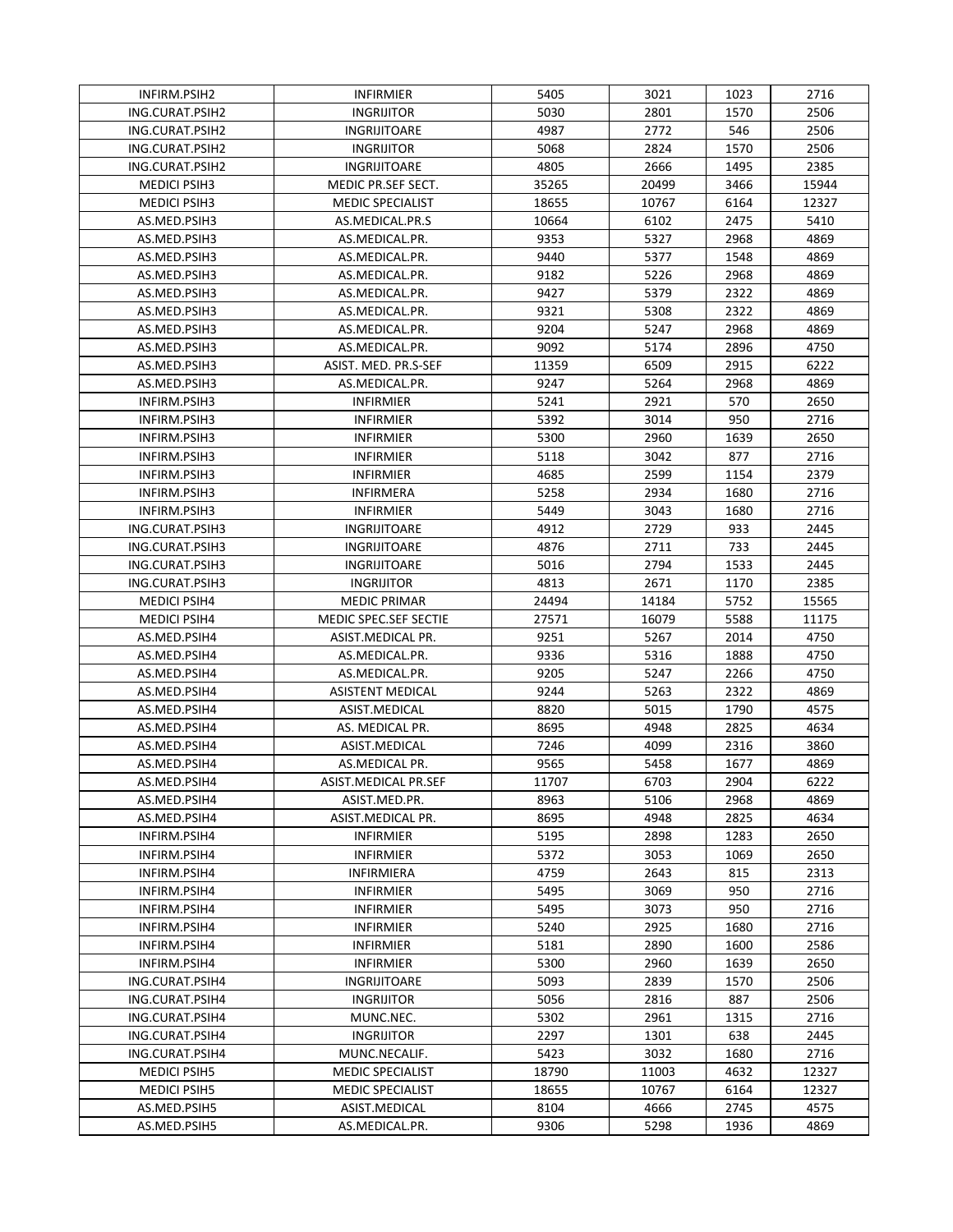| AS.MED.PSIH5         | AS.MEDICAL PR.          | 9262  | 5273  | 2065 | 4869  |
|----------------------|-------------------------|-------|-------|------|-------|
| AS.MED.PSIH5         | AS.MEDICAL.PR.          | 9162  | 5222  | 2968 | 4869  |
| AS.MED.PSIH5         | AS.MEDICAL PR.          | 9204  | 5240  | 2968 | 4869  |
| AS.MED.PSIH5         | AS.MEDICAL PR.          | 1927  | 1041  | 0    | 4869  |
| AS.MED.PSIH5         | AS.MEDICAL PR.          | 9094  | 5175  | 2968 | 4869  |
| AS.MED.PSIH5         | AS.MEDICAL.PR.          | 9102  | 5179  | 2266 | 4750  |
| AS.MED.PSIH5         | AS.MEDICAL PR.SEF       | 11664 | 6679  | 2915 | 6222  |
| AS.MED.PSIH5         | AS.MEDICAL PR.          | 8100  | 4600  | 2266 | 4750  |
| AS.MED.PSIH5         | AS.MEDICAL PR.          | 8899  | 5061  | 2896 | 4750  |
| INFIRM.PSIH5         | <b>INFIRMIER</b>        | 5297  | 2954  | 1283 | 2650  |
| INFIRM.PSIH5         | <b>INFIRMIER</b>        | 5230  | 2919  | 1315 | 2716  |
| INFIRM.PSIH5         | <b>INFIRMIERA</b>       | 4624  | 2560  | 940  | 2313  |
| INFIRM.PSIH5         | <b>INFIRMIERA</b>       | 4498  | 2486  | 1442 | 2313  |
| INFIRM.PSIH5         | <b>INFIRMIERA</b>       | 5165  | 2876  | 1183 | 2586  |
| INFIRM.PSIH5         | <b>INFIRMIER</b>        | 4925  | 2736  | 1258 | 2463  |
| INFIRM.PSIH5         | INFIRMIERA              | 4833  | 2683  | 1193 | 2463  |
| INFIRM.PSIH5         | <b>INFIRMIER</b>        | 5071  | 2821  | 1600 | 2586  |
| INFIRM.PSIH5         | <b>INFIRMIER</b>        | 5355  | 2991  | 1242 | 2716  |
| ING.CURAT.PSIH5      | INGRIJITOR              | 4941  | 2746  | 1570 | 2506  |
| ING.CURAT.PSIH5      | <b>INGRIJITOR</b>       | 4911  | 2733  | 1229 | 2506  |
| ING.CURAT.PSIH5      | INGRIJITOARE            | 5070  | 2820  | 1229 | 2506  |
| MEDICI PSIH 6        | MEDIC PR.SEF SECT.      | 34072 | 19802 | 6040 | 16343 |
| <b>MEDICI PSIH 6</b> | <b>MEDIC PRIMAR</b>     | 25008 | 14484 | 4399 | 15565 |
| MEDICI PSIH 6        | <b>MEDIC SPECIALIST</b> | 23507 | 13616 | 4373 | 11175 |
| AS.MED.PSIH 6        | ASIST.MED.PR.           | 9310  | 5301  | 2968 | 4869  |
| AS.MED.PSIH 6        | AS. MEDICAL PR.         | 9050  | 5158  | 2883 | 4794  |
| AS.MED.PSIH 6        | AS.MEDICAL PR.          | 8946  | 5088  | 2896 | 4750  |
| AS.MED.PSIH 6        | AS. MEDICAL PR.         | 9310  | 5310  | 2968 | 4869  |
| AS.MED.PSIH 6        | AIST.MED.PR.SEF         | 11591 | 6647  | 3710 | 6222  |
| AS.MED.PSIH 6        | AS. MEDICAL PR.         | 8927  | 5077  | 2896 | 4750  |
| AS.MED.PSIH 6        | ASIST.MEDICAL.PR.       | 9180  | 5233  | 2322 | 4869  |
| AS.MED.PSIH 6        | AS. MEDICAL PR.         | 8918  | 5080  | 1597 | 4634  |
| AS.MED.PSIH 6        | AS. MEDICAL PR.         | 9260  | 5279  | 1511 | 4750  |
| AS.MED.PSIH 6        | AS. MEDICAL PR.         | 9310  | 5310  | 2968 | 4869  |
| AS.MED.PSIH 6        | <b>ASISTENT MEDICAL</b> | 7892  | 4550  | 2615 | 4357  |
| INFIRM.PSIH.6        | <b>INFIRMIER</b>        | 5423  | 3032  | 1680 | 2716  |
| INFIRM.PSIH.6        | <b>INFIRMIER</b>        | 5300  | 2961  | 1639 | 2650  |
| INFIRM.PSIH.6        | <b>INFIRMIERA</b>       | 4668  | 2637  | 1090 | 2379  |
| INFIRM.PSIH.6        | <b>INFIRMIER</b>        | 5293  | 2957  | 1680 | 2716  |
| INFIRM.PSIH.6        | <b>INFIRMIER</b>        | 5181  | 2890  | 1600 | 2586  |
| INFIRM.PSIH.6        | <b>INFIRMIER</b>        | 5368  | 2999  | 950  | 2716  |
| ING.CURAT.PSIH.6     | <b>INGRIJITOR</b>       | 5093  | 2839  | 1570 | 2506  |
| ING.CURAT.PSIH.6     | INGRIJITOARE            | 5136  | 2864  | 887  | 2506  |
| ING.CURAT.PSIH.6     | INGRIJITOR              | 4826  | 2681  | 866  | 2445  |
| ING.CURAT.PSIH.6     | INGRIJITOARE            | 4961  | 2762  | 1399 | 2445  |
| MEDICI PSIH.7        | <b>MEDIC SPECIALIST</b> | 18838 | 10875 | 6164 | 12327 |
| <b>MEDICI PSIH.7</b> | MEDIC PR.SEF SECT.      | 34248 | 19904 | 5199 | 15944 |
| AS.MED.PSIH.7        | ASIST.MEDICAL PR.       | 8685  | 4935  | 2825 | 4634  |
| AS.MED.PSIH.7        | AS. MEDICAL PR.         | 8685  | 4935  | 2825 | 4634  |
| AS.MED.PSIH.7        | ASIST.MEDICAL PR.       | 8818  | 5020  | 1597 | 4634  |
| AS.MED.PSIH.7        | ASIST.MED.PR.           | 8915  | 5077  | 2896 | 4750  |
| AS.MED.PSIH.7        | AS. MEDICAL PR.         | 8716  | 4953  | 1597 | 4634  |
| AS.MED.PSIH.7        | AS.MEDICAL PR.PL        | 8376  | 4755  | 2691 | 4413  |
| AS.MED.PSIH.7        | AS. MEDICAL PR.         | 8685  | 4935  | 2825 | 4634  |
| AS.MED.PSIH.7        | AS.MED.PR.              | 9029  | 5137  | 1636 | 4750  |
| AS.MED.PSIH.7        | ASIST.MED.PR.-SEF       | 11497 | 6590  | 3695 | 6222  |
| AS.MED.PSIH.7        | AS.MEDICAL PR.          | 9246  | 5270  | 1677 | 4869  |
| INFIRM.PSIH.7        | <b>INFIRMIER</b>        | 5359  | 2994  | 1680 | 2716  |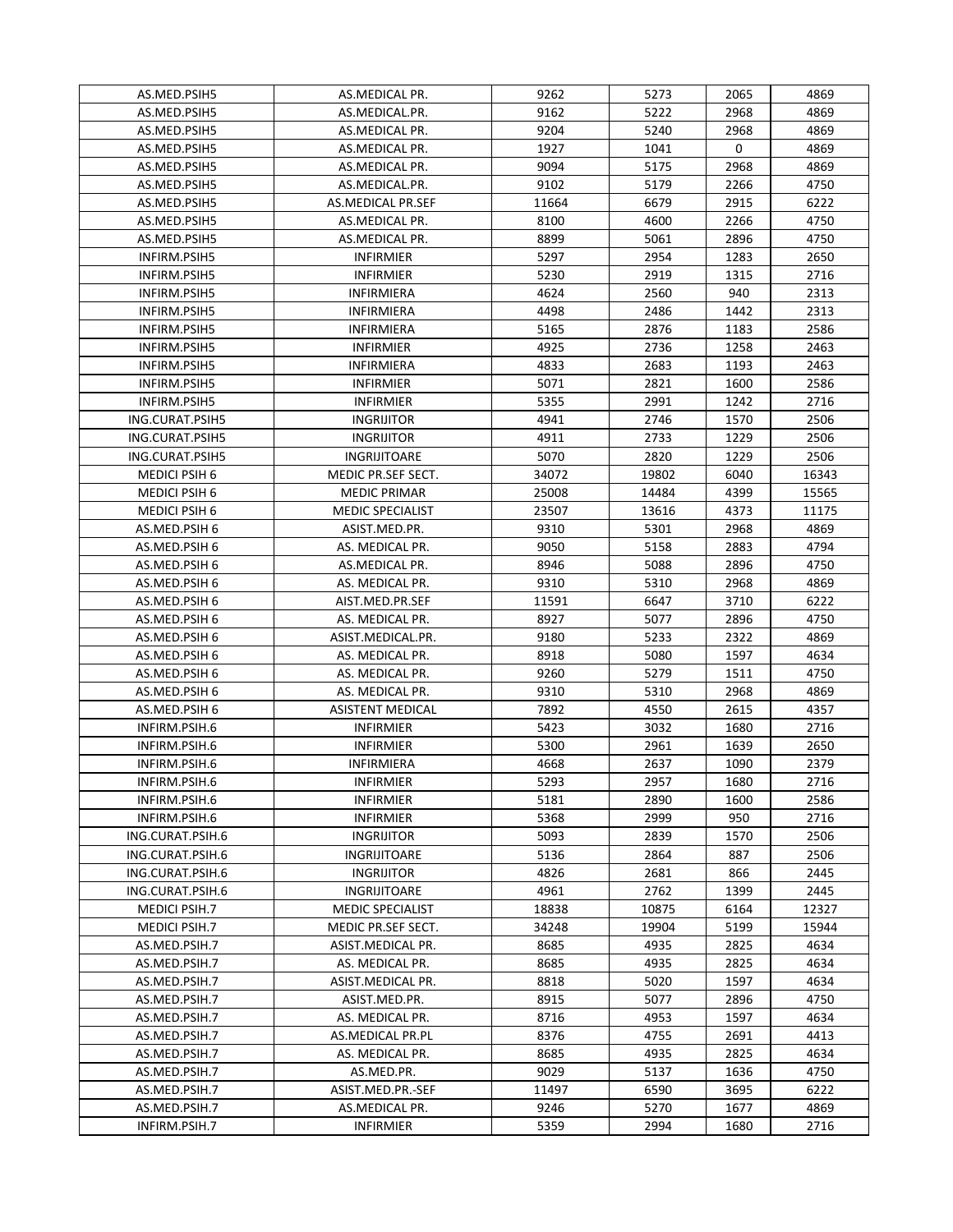| INFIRM.PSIH.7                  | <b>INFIRMERA</b>     | 4952  | 2756  | 1585 | 2586  |
|--------------------------------|----------------------|-------|-------|------|-------|
| INFIRM.PSIH.7                  | <b>INFIRMIER</b>     | 5078  | 2829  | 1112 | 2586  |
| INFIRM.PSIH.7                  | <b>INFIRMIER</b>     | 5342  | 2984  | 1096 | 2716  |
| INFIRM.PSIH.7                  | <b>INFIRMIERA</b>    | 5331  | 2978  | 1315 | 2716  |
| INFIRM.PSIH.7                  | INFIRMERA            | 5126  | 2857  | 904  | 2586  |
| INFIRM.PSIH.7                  | <b>INFIRMIER</b>     | 5359  | 2995  | 1680 | 2716  |
| INFIRM.PSIH.7                  | <b>INFIRMIER</b>     | 5359  | 2990  | 1680 | 2716  |
| ING.CURAT.PSIH.7               | <b>INGRIJITOR</b>    | 5030  | 2802  | 1570 | 2506  |
| ING.CURAT.PSIH.7               | <b>INGRIJITOR</b>    | 4589  | 2540  | 1170 | 2385  |
| ING.CURAT.PSIH.7               | <b>INGRIJITOARE</b>  | 4917  | 2735  | 1533 | 2445  |
| ING.CURAT.PSIH.7               | <b>INGRIJITOR</b>    | 4513  | 2496  | 1424 | 2272  |
| <b>MEDICI PSIH.8</b>           | MEDIC PR.SEF SECT.   | 33272 | 19334 | 6932 | 15944 |
| AS.MED.PSIH8                   | ASIST.MED.PR.        | 9102  | 5187  | 2266 | 4750  |
| AS.MED.PSIH8                   | AS. MEDICAL PR.      | 9204  | 5247  | 2968 | 4869  |
| AS.MED.PSIH8                   | AS. MEDICAL PR.      | 8713  | 4960  | 2457 | 4634  |
| AS.MED.PSIH8                   | ASIST.MEDICAL PR.    | 8847  | 5037  | 2210 | 4634  |
| AS.MED.PSIH8                   | ASIST.MEDICAL        | 8542  | 4859  | 2387 | 4575  |
| AS.MED.PSIH8                   | ASIST.MED.PR.        | 9118  | 5196  | 2065 | 4869  |
| AS.MED.PSIH8                   | ASIST.MED.PR.        | 8907  | 5072  | 2392 | 4750  |
| AS.MED.PSIH8                   | AS.MEDICAL.PR.       | 9186  | 5235  | 2322 | 4869  |
| AS.MED.PSIH8                   | AS.MEDICAL PR.PL     | 8351  | 4749  | 2105 | 4413  |
| AS.MED.PSIH8                   | AS. MEDICAL PR.SEF   | 11321 | 6487  | 2892 | 6222  |
| AS.MED.PSIH8                   | AS. MEDICAL PR.      | 8852  | 5041  | 1965 | 4634  |
| INFIRM.PSIH.8                  | <b>INFIRMIER</b>     | 5054  | 2815  | 1639 | 2650  |
| INFIRM.PSIH.8                  | <b>INFIRMIER</b>     | 5054  | 2815  | 1639 | 2650  |
| INFIRM.PSIH.8                  | <b>INFIRMIER</b>     | 5359  | 2994  | 1680 | 2716  |
|                                | <b>INFIRMIER</b>     | 5405  | 3021  | 950  | 2716  |
| INFIRM.PSIH.8<br>INFIRM.PSIH.8 | <b>INFIRMIER</b>     | 5230  | 2918  | 1315 | 2716  |
| INFIRM.PSIH.8                  | <b>INFIRMIER</b>     | 5099  | 2842  | 927  | 2650  |
|                                |                      | 5405  |       |      | 2716  |
| INFIRM.PSIH.8                  | <b>INFIRMERA</b>     | 5081  | 3021  | 950  | 2506  |
| ING.CURAT.PSIH.8               | <b>INGRIJITOARE</b>  |       | 2832  | 1161 |       |
| ING.CURAT.PSIH.8               | INGRIJITOARE         | 4938  | 2747  | 1570 | 2506  |
| ING.CURAT.PSIH.8               | INGRIJITOR           | 4847  | 2694  | 1570 | 2506  |
| ING.CURAT.PSIH.8               | <b>INGRIJITOARE</b>  | 4862  | 2703  | 975  | 2385  |
| POST.FIXE GEN.                 | ASIS.MEDICAL         | 6302  | 3546  | 1510 | 3860  |
| POST.FIXE GEN.                 | AS.MEDICAL PR.       | 10212 | 5837  | 1758 | 6222  |
| <b>PSIHOLOGI</b>               | PSIHOLOG SP.         | 7509  | 4248  | 1679 | 4544  |
| <b>PSIHOLOGI</b>               | PSIHOLOG PR.         | 7786  | 4681  | 1393 | 4928  |
| PSIHOLOGI                      | PSIHOLOG SP.         | 7706  | 4368  | 2227 | 4657  |
| COMP.MED.INTERNA               | MEDIC PRIMAR         | 23837 | 13800 | 4187 | 14815 |
| COMP.MED.INTERNA               | TEHNICIAN UT.MED.    | 6546  | 4425  | 0    | 4794  |
| COMP.MED.INTERNA               | ASIST.MED.PR.COORD.  | 9854  | 5627  | 2435 | 6222  |
| COMP.NOSOCOMIALE               | AS.MED.PR.IGIEN.     | 7798  | 4424  | 2011 | 4869  |
| COMP.NOSOCOMIALE               | <b>INFIRMIER</b>     | 4421  | 2442  | 1358 | 2716  |
| COMP.NOSOCOMIALE               | <b>MEDIC PRIMAR</b>  | 26663 | 15453 | 1733 | 15944 |
| COMP.STAT.EVAL.MEDICALA        | <b>STATISTICIAN</b>  | 5094  | 2839  | 843  | 3257  |
| COMP.STAT.EVAL.MEDICALA        | REGISTRATOR MED.DEB. | 3596  | 2031  | 1199 | 2397  |
| CAB.AMBULATORIU                | ASIST.MEDICAL        | 6759  | 4975  | 0    | 4150  |
| CAB.AMBULATORIU                | AS.MEDICAL.PR.PL     | 7272  | 4115  | 2015 | 4634  |
| CAB.ASIST.SOCIALA              | ASIST.SOCIAL PR.     | 6600  | 3716  | 1340 | 4634  |
| CAB.ASIST.SOCIALA              | ASIST.SOCIAL PR.     | 6475  | 3647  | 1622 | 4634  |
| CAB.ASIST.SOCIALA              | ASIST.SOCIAL PR      | 6902  | 3898  | 1630 | 4869  |
| CAB.ASIST.SOCIALA              | ASIST.SOCIAL PR      | 6618  | 3726  | 1410 | 4634  |
| CAMERA GARDA ASIST.            | AS.MEDICAL PR.       | 9032  | 5146  | 1936 | 4869  |
| CAMERA GARDA ASIST.            | AS.MED.PR.           | 9142  | 5203  | 2322 | 4869  |
| CAMERA GARDA ASIST.            | ASIST.MEDICAL        | 8142  | 4624  | 2046 | 4357  |
| CAMERA GARDA ASIST.            | AS.MEDICAL PR.       | 8957  | 5102  | 2266 | 4750  |
| CAMERA GARDA ASIST.            | ASIST.MED.PR.COORD.  | 11420 | 6545  | 2915 | 6222  |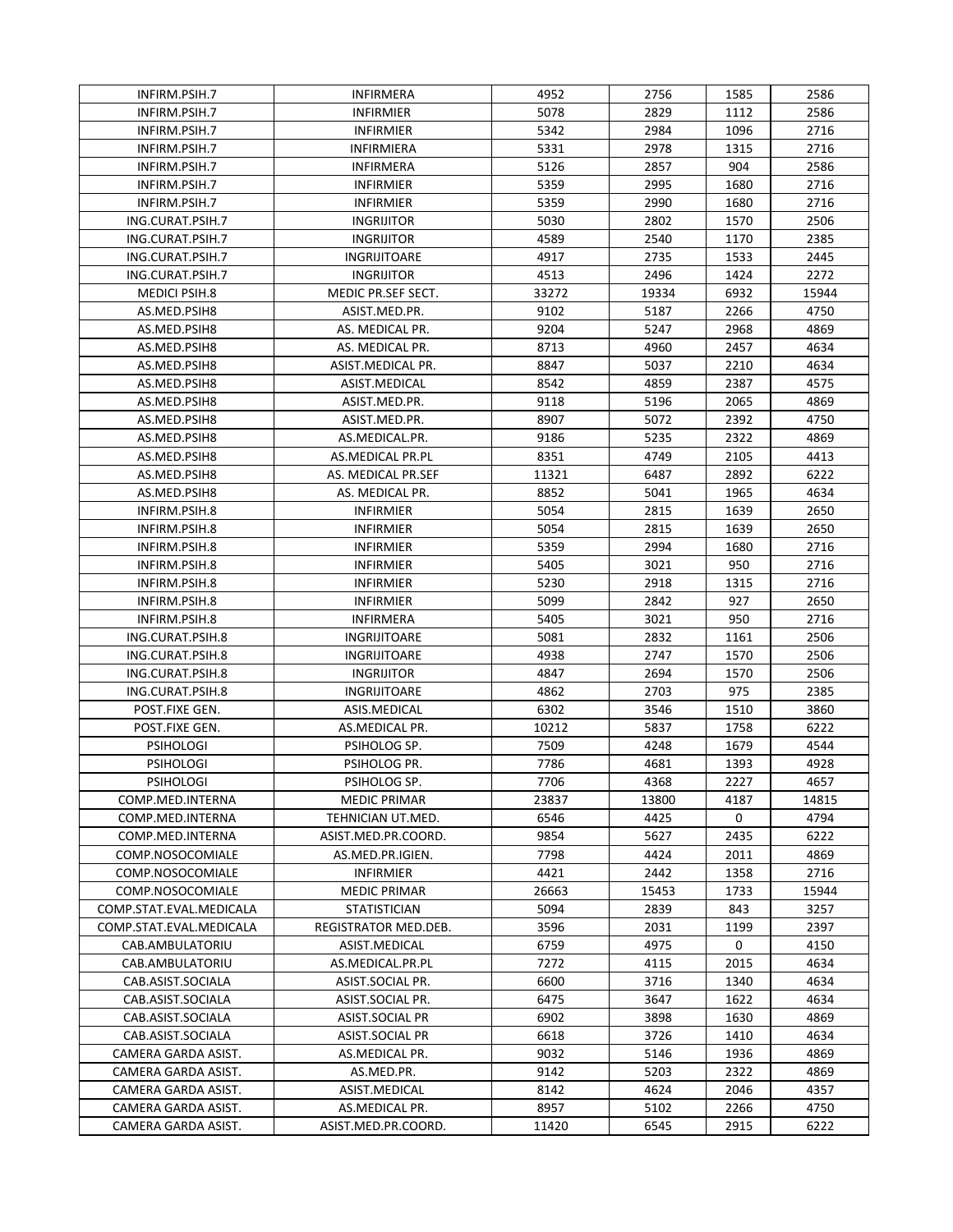| CAMERA GARDA ASIST.         | ASIST.MED.PR.                   | 9162  | 5222  | 2968 | 4869         |
|-----------------------------|---------------------------------|-------|-------|------|--------------|
| CAMERA GARDA INF.           | <b>INFIRMIERA</b>               | 3950  | 2168  | 1232 | 2463         |
| CAMERA GARDA INF.           | INFIRMIERA                      | 3817  | 2091  | 1157 | 2313         |
| <b>FARMACISTI</b>           | <b>FARMACIST</b>                | 6574  | 3706  | 1591 | 4216         |
| <b>FARMACISTI</b>           | <b>FARMACIST SPEC.DR.SEF</b>    | 12284 | 7051  | 4246 | 6772         |
| FARMACIA ASIST.             | ASISTENT PR.FARM.               | 7323  | 4146  | 2116 | 4634         |
| FARMACIA ASIST.             | ASIST.MED.PR.                   | 7454  | 4223  | 2329 | 4869         |
| FARMACIA ASIST.             | <b>ASISTENT FARMACIE</b>        | 6957  | 3930  | 1989 | 4357         |
| FARMACIA ASIST.             | ASIST. FARM.PR.                 | 7697  | 4364  | 2223 | 4869         |
| FARMACIA ASIST.             | ASIST. FARM.PR                  | 7863  | 4461  | 1799 | 4869         |
| LAB.MEDIC                   | MEDIC PR.SEF                    | 24235 | 14032 | 7625 | 15944        |
| LAB.CHIMIST                 | CHIMIST PR.                     | 8025  | 4557  | 1297 | 4969         |
| LAB.ASISTENTI               | ASIST.PR.LABOR.-GEST.           | 7667  | 4473  | 1889 | 5112         |
| LAB.ASISTENTI               | ASIST.LABORATOR PR.M            | 7661  | 4343  | 2084 | 4794         |
| LAB.ASISTENTI               | ASIST.LABORATOR PR.             | 7859  | 4458  | 1905 | 4869         |
| LAB.INGRIJITOR              | INGRIJITOARE                    | 3667  | 2003  | 964  | 2385         |
| <b>COMITET DIRECTOR</b>     | DIRECTOR MEDICAL                | 35736 | 20775 | 8162 | 16324        |
| <b>COMITET DIRECTOR</b>     | DIRECTOR DE INGRIJIRI           | 12158 | 6976  | 3382 | 7778         |
| <b>COMITET DIRECTOR</b>     | DIRECTOR FIN.CONTABIL           | 13589 | 7805  | 4013 | 8097         |
| <b>COMITET DIRECTOR</b>     | MANAGER                         | 27283 | 15816 | 8979 | 17957        |
| ADMINISTRATIV               | PREOT I                         | 5805  | 3255  | 1281 | 3670         |
| <b>ADMINISTRATIV</b>        | TEHNICIAN I A                   | 5469  | 3059  | 1850 | 3364         |
| ADMINISTRATIV               | TEHNICIAN I A                   | 4966  | 2763  | 1356 | 3263         |
| SERVICIUL ACHIZITII PUBLICE | SEF SERVICIU                    | 9216  | 5246  | 3273 | 5397         |
| SERVICIUL ACHIZITII PUBLICE | MERCEOLOG IA                    | 4977  | 2903  | 530  | 3263         |
| SERVICIUL ACHIZITII PUBLICE | MAGAZINER I                     | 4997  | 2782  | 1393 | 3257         |
|                             |                                 | 4997  | 2782  |      | 3257         |
| SERVICIUL ACHIZITII PUBLICE | MAGAZINER I                     |       | 4457  | 1393 |              |
| SERVICIUL ACHIZITII PUBLICE | ECON.SPEC. IA                   | 7854  |       | 2860 | 4720         |
| SERVICIUL ACHIZITII PUBLICE | MERCEOLOG IA                    | 4966  | 2763  | 1356 | 3263         |
| <b>BIROU INFORMATICA</b>    | ANALIST IA<br><b>ANALIST IA</b> | 7714  | 4374  | 2791 | 4631<br>4747 |
| <b>BIROU INFORMATICA</b>    |                                 | 7960  | 4518  | 2735 |              |
| <b>SERVICIUL RUNOS</b>      | <b>CONSILIER I</b>              | 8037  | 4565  | 2487 | 4720         |
| <b>SERVICIUL RUNOS</b>      | <b>SEF SERVICIU</b>             | 9669  | 5519  | 1934 | 5397         |
| SERV.MANAGEMENT CALITATE    | SEF SERVCIU                     | 9308  | 5300  | 2678 | 5397         |
| COMP.JURIDIC                | CONS.JURID.IA                   | 8682  | 4934  | 3215 | 4720         |
| COMP.ARHIVA                 | ARHIVAR                         | 4477  | 2478  | 1215 | 2934         |
| COMP.PSI, SEC. MUNCII       | <b>INGINER SPEC.IA</b>          | 7347  | 4158  | 2009 | 4720         |
| SERV.CONTABILITATE          | CONTABIL I A                    | 5876  | 3297  | 1939 | 3590         |
| SERV.CONTABILITATE          | SEF SERVICIU                    | 8377  | 4755  | 2060 | 5397         |
| SERV.CONTABILITATE          | CONTABIL I A                    | 5262  | 2937  | 1495 | 3184         |
| BUCAT.CALIF                 | M.CALIF.BUCATAR II              | 4391  | 2428  | 882  | 2858         |
| BUCAT.CALIF                 | M.CALIF.BUCATAR II              | 4332  | 2393  | 1127 | 2858         |
| BUCAT.CALIF                 | M.CALIF, BUCATAR II             | 4048  | 2227  | 1073 | 2720         |
| BUCAT.CALIF                 | M.CALIF.BUCATAR II              | 4332  | 2394  | 1127 | 2858         |
| BUCAT.CALIF                 | M.CALIF.BUCATAR II              | 4259  | 2350  | 1127 | 2858         |
| <b>BUCAT.CALIF</b>          | MUNC.CALIF.III-BUCATAR          | 4063  | 2235  | 1048 | 2668         |
| BUCAT.CALIF                 | M.CALIF.-BUCATAR I              | 4300  | 2374  | 1175 | 2961         |
| BUCAT.CALIF                 | M.CALIF.BUCATAR II              | 4537  | 2513  | 686  | 2858         |
| BUCAT.CALIF                 | M.CALIF.BUCATAR II              | 4559  | 2525  | 637  | 2858         |
| BUCAT.NECALIF               | MUNC.NECALIF.                   | 4266  | 2353  | 859  | 2195         |
| BUCAT.NECALIF               | MUNCITOR NECALIF.               | 3254  | 1761  | 950  | 2140         |
| BUCAT.NECALIF               | MUNC. NECALIF.                  | 3568  | 1946  | 973  | 2248         |
| BUCAT.NECALIF               | MUNCITOR NECALIF.               | 3492  | 1901  | 950  | 2195         |
| BUCAT.NECALIF               | MUNC.NECALIF.                   | 3752  | 2054  | 550  | 2248         |
| <b>BUCAT.NECALIF</b>        | MUNC.NECALIF.                   | 3743  | 2048  | 465  | 2248         |
| CENTRALA TERMICA            | M.CALIF.FOCHIST I               | 4483  | 2481  | 1175 | 2961         |
| CENTRALA TERMICA            | M.CALIF.FOCHISTI                | 4488  | 2484  | 664  | 2961         |
| <b>CENTRALA TERMICA</b>     | M.CALIF.FOCHIST II              | 5317  | 2970  | 1465 | 2858         |